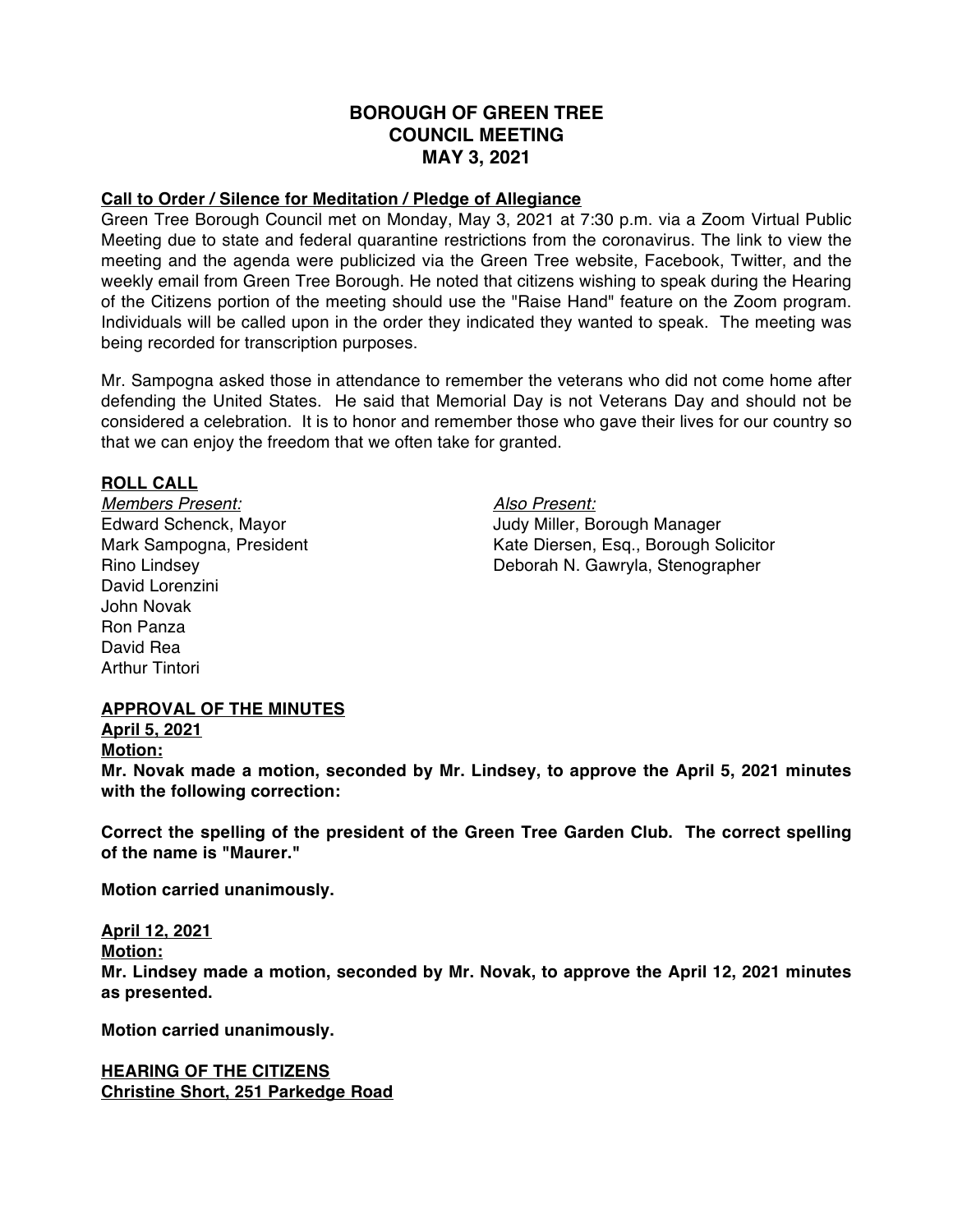Mrs. Short said that on behalf of the Green Tree Woman's Civic Club she wanted to thank Borough Manager Judy Miller for allowing the club to hold a fundraiser, which was a big success. She thanked the Public Works Department who helped the Woman's Club set up and tear down.

## **Shannon Barron, 8 Pocono Drive**

Mrs. Barron said that with COVID numbers in decline she hoped the pool would be opened to residents and caregivers. She realized that there would be restrictions on the occupancy of the pool as well as other regulations, but providing an option for a caregiver to a family's pool passes for an additional fee would allow the caregivers to take the Green Tree children to the pool during the day. She said that many other communities and events have this option for pool passes. Mr. Sampogna said that Mrs. Barron's comments would be addressed later in the meeting.

## **Buss Ellis, 1305 Greentree Road**

Mr. Ellis said he lives at the corner of Greentree Road and McMonagle. He said there is a lot of racing along the street. He asked if the borough could set up speed traps in on Greentree Road, especially at night.

Mr. Ellis said that the road is also littered with lots of cigarette butts and he felt that tickets should be given out for littering. The state has a \$300 fine. He also recently found a syringe along the road. He said that this part of the road is residential and he hoped that these issues could be addressed.

Mr. Ellis said he and his wife often have difficulty pulling out of their driveway with the number of cars making a turn from Greentree Road onto McMonagle. The Mayor had indicated that he would inform the Police Department about these issues. The police had patrolled the area several times since then, but it is aggravating that these issues continue.

#### **Don Folkmire, 1006 Avacoll**

Mr. Folkmire said he had approached Council a number of years ago with a petition to restrict turns onto Avacoll from Carnahan. The restrictions have been successful. However, with the pandemic subsiding and businesses opening up the traffic has increased. A lot of drivers are not following the turn restrictions that are posted and it would be helpful to have an additional police presence in the area.

#### **MAYOR'S REPORT - Mayor Schenck**

- **A.** Mayor Schenck said he would discuss with Chief Cleary the complaints about the traffic situations mentioned. He said the Green Tree Police could monitor Greentree Road, but there are only two homes in Green Tree on McMonagle and that road would be more difficult to monitor by Green Tree Police. The cars turning from Greentree Road onto McMonagle have the right of way when they are turning at the arrow and there is not much they can do about the difficulty of pulling out of a driveway.
- **B.** Mayor Schenck said that in honor of Memorial Day, he had recently learned that the first Tomb of the Unknown Soldier was sent over from France after World War I on a ship. The casket had to be kept topside on the ship and the ship ran into a number of terrible storms along the way and almost did not make it.
- **C.** Mayor Schenck stated that May 15th was National Police Officer Memorial Day, but due to COVID regulations it will be held in October.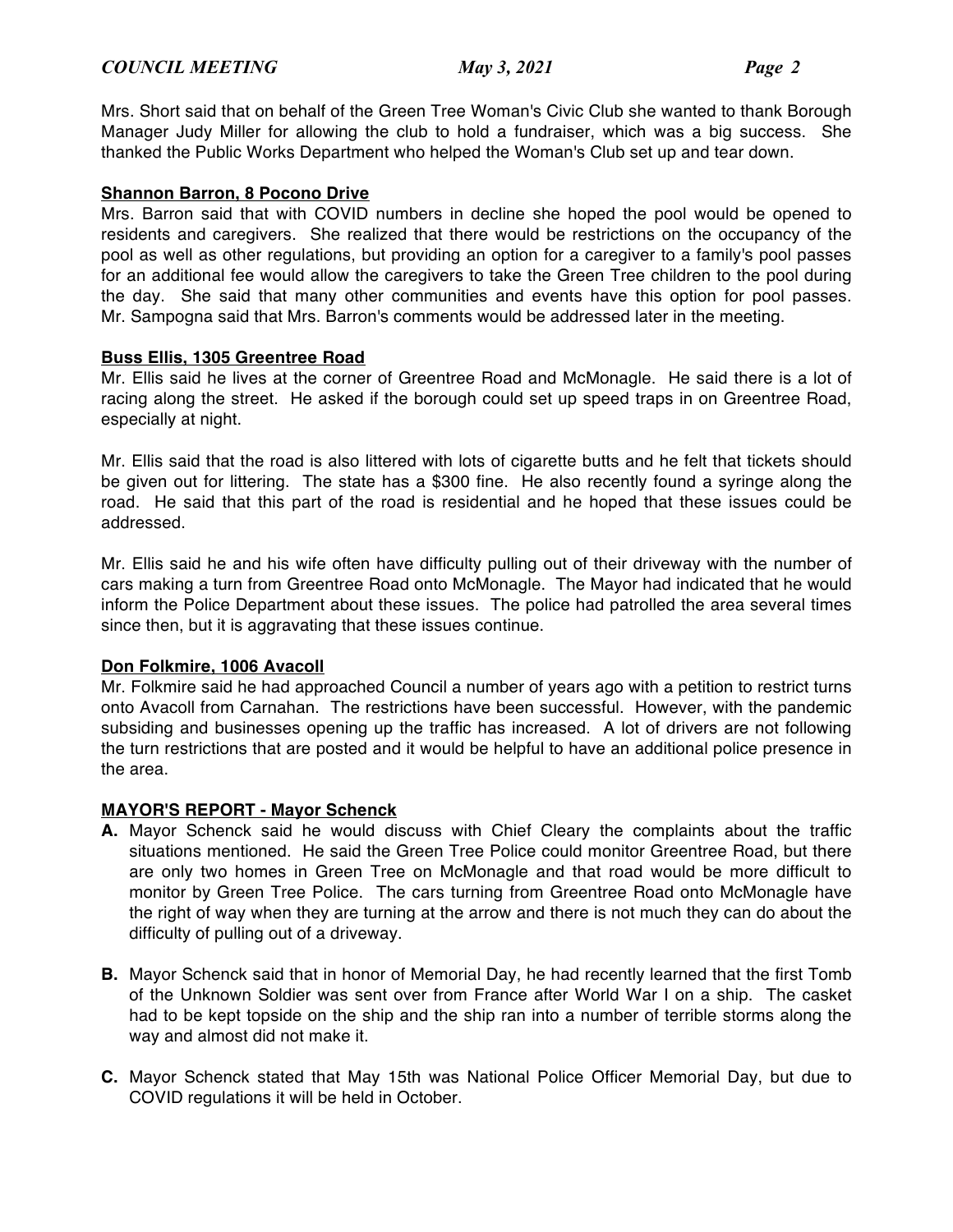- **D.** The Mayor said that Chief Cleary would be holding Coffee With A Cop at the Municipal Center Park Gazebo on June 5th from 10:00 a.m. until noon. He invited residents to attend and talk with Chief Cleary.
- **E.** The National Drug Take Back Day on May 24th was a success with Green Tree officers collecting 192 pounds of unwanted and expired medications for safe and secure disposal.
- **F.** Mayor Schenck said the borough would be holding a Shredding and Medication Take Back event on Saturday, May 15th at Green Tree Park from 8:00 to 11:00 a.m. co-sponsored with State Senator Wayne Fontana and State Representative Dan Deasy.
- **G.** Mayor Schenck said that Real ID cards that were to be required by October 2021 will not be required until March 2023. The deadline has been extended.
- **H.** Mayor Schenck stated that all adults 18 and older are now eligible to receive COVID vaccines. He hoped that most adults would choose to get the vaccine.
- **I.** Mayor Schenck thanked Borough Engineer Lou Casadei for carefully evaluating bids for the Trumbull Drive Bridge project and the Wilson Pool project. Council will be voting on these projects later.
- **J.** Wilson Park Pool will be opening on May 29th. Council will address the issue of pool fees later in the meeting.
- **K.** Mayor Schenck pointed out that Council would be approving payment of \$62,000 to MRTSA for 2021 for ambulance service. MRTSA provides very good ambulance service for a cost that the borough would be unable to provide by itself.
- **L.** Mayor Schenck said that Council has been discussing the possibility of live-streaming Council meetings once in-person meetings are resumed. Live-streaming the meetings would help provide transparency and accessibility.

## **PRESIDENT'S REPORT - Mr. Sampogna**

- **A.** Mr. Sampogna said he attended the ALCOSAN Advisory Committee meeting online. Ms. Jan Oliver from ALCOSAN gave an excellent presentation on the many recent difficult and expensive repair projects to the ALCOSAN system. ALCOSAN is in the middle of a two-year cleaning and inspection contract for the lower 20,000 feet of the Chartiers interceptor. They have also completed lining approximately seven miles of the Saw Mill Run interceptor and one mile of the Monongahela River interceptor. ALCOSAN will soon be beginning the lining of the 42-inch Saw Mill Run pipe that runs between Bausman Street and the West End. Dates for the various tunnel extension projects were presented. The Ohio River Tunnel work will commence in 2025 and run through 2029. The Allegheny River Tunnel work will commence in 2028 and run through 2034. The Monongahela River Tunnel work will commence in 2030 and run through 2036.
- **B.** Mr. Sampogna will be attending the Pennsylvania Municipal Leagues Capital Conference online. Updated information on pending Senate Bill 252 and House Bill 955 was provided today. They are identical bills in the House and Senate that would provide seven different options for government advertising. Hearings will tentatively be held in May. Although there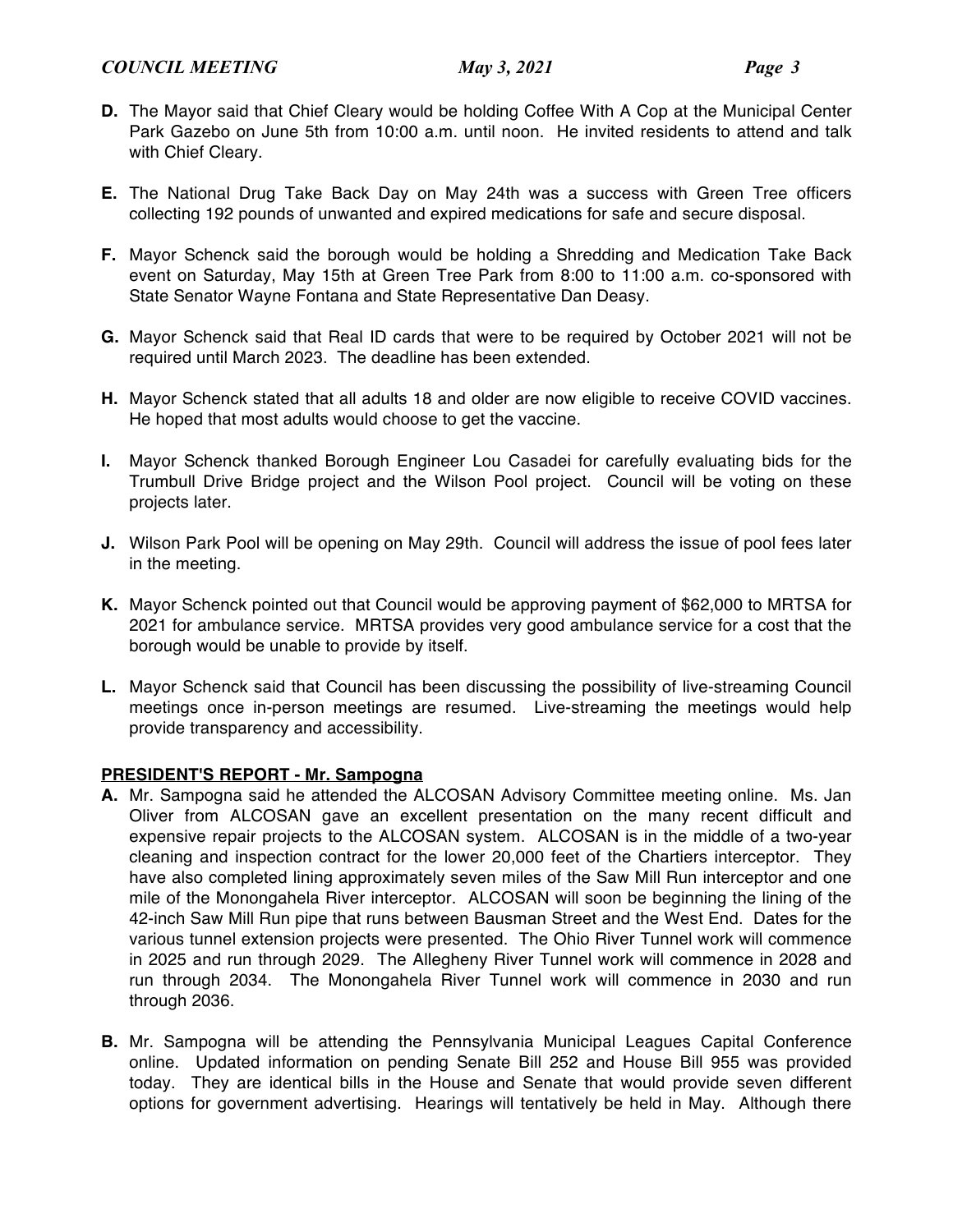appears to be some momentum behind these bills, there is continued pushback from the print media. Mr. Sampogna stated that the borough's budget for legal advertising in 2021, which requires the ad be printed in a newspaper of general circulation, is \$12,000, when municipalities can often reach more people through the internet and other forms of printed advertising.

Mr. Sampogna said that Senate Bill 312 is a proposed change to the Right-To-Know Law, allowing agencies to charge actual costs for right-to-know requests from commercial requestors, who turn around and sell this information for their personal gain.

Senate Bill 552 would allow changes to the Right-To-Know Law to allow agencies to address "vexatious requestors," who request information repeatedly in an effort to irritate local municipalities. Senate Bill 554 would revise requirements for public notice of meeting agendas. Mr. Sampogna said that these three bills were voted out of committee and could be going to the Senate floor during this term.

Mr. Sampogna said that two pieces of legislation that would preempt local government authority are House Bill 664, dealing with businesses owned by minors, and Senate Bill 275 dealing with energy choice.

Mr. Sampogna said a presentation by House Transportation Chairman Tim Hennessey discussed House Bill 606, allowing local police departments to use radar. Pennsylvania is the only state in the union that does not allow local police to use radar. This bill is in its third consideration and should come out of the Appropriations Committee to the House floor soon.

House Bill 988 was discussed that would repeal or revise the fireworks law that was passed several years ago, giving more authority to local governments and local municipalities to regulate fireworks in their borders.

Mr. Sampogna said that Mr. Dan Cohen and Mr. Mike Roberts from the Cohen Law Group spoke about small cellular wireless facilities and the compromise language that has been reached with the wireless carriers.

Mr. Sampogna stated that Governor Wolf would address the next session, followed by updates on the American Rescue Plan, the American Jobs Plan, Act 1757 and 1759, and a presentation by PennDOT on transportation funding and long-range planning.

- **B.** Mr. Sampogna said that American Legion Post #823 would be holding a Memorial Day Ceremony on May 31st at 9:30 a.m. at the Veterans Memorial on Poplar Street.
- **C.** There will be a Rain Barrel Workshop on June 2nd at 6:30 p.m. via Zoom with the Pennsylvania Resources Council. The workshop costs \$80, but each registered participant will receive a 55 gallon rain barrel as part of the program.

## **REPORT OF BOROUGH COUNCIL COMMITTEES**

## **A. STREETS & PUBLIC HEALTH - Mr. Novak**

**1. Motion:**

**Mr. Novak made a motion, seconded by Mr. Lindsey, to authorize the Borough Manager to execute a contract with Gannet Fleming, Inc., in the amount of \$233,296**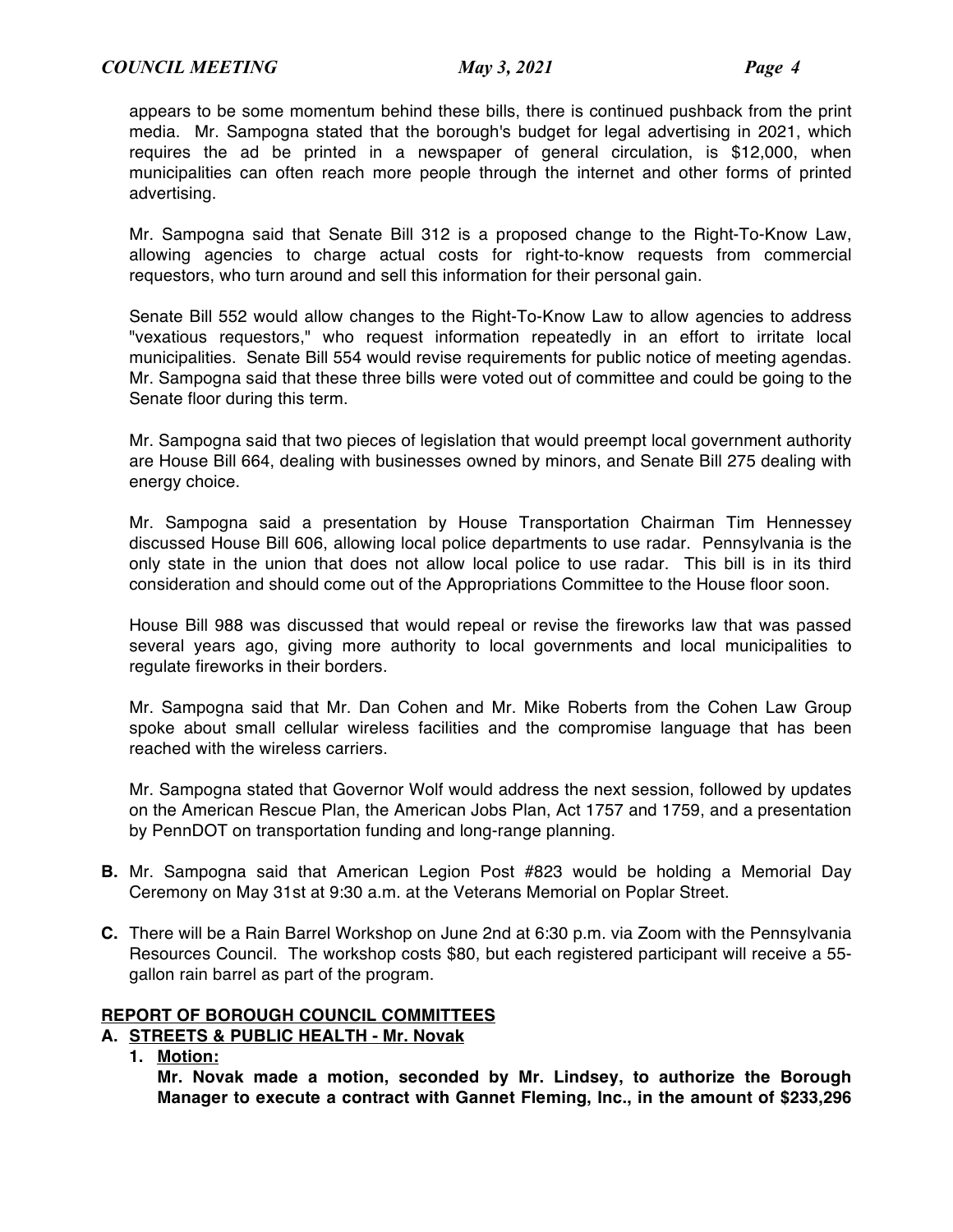**for engineering services required for the reconstruction of Trumbull Drive Bridge in accordance with the Borough Engineer's correspondence dated April 30, 2021.**

## **Motion carried unanimously.**

**2.** Mr. Novak said the Streets & Public Health Committee of Council would be meeting this month to discuss and review the Climate Action Plan. Mr. Sampogna said he had a contact through CONNECT who could help Mr. Novak and the Streets Committee with any questions they might have regarding the Climate Action Plan.

## **B. PUBLIC PROPERTY & EQUIPMENT - Mr. Rea**

**1.** Mr. Rea said that the renovation of the pool has been discussed over the past several years. Improvements are needed for the pool's gutters, walls, and the infrastructure. The Public Property Committee met last week and listened to proposals from two architects regarding the project.

#### **Motion:**

**Mr. Rea made a motion, seconded by Mr. Novak, to authorize the Borough Manager to execute a contract with Aquatic Facility Design, Inc. in the amount of \$61,900 for Aquatic Architectural Services for the renovation of the Wilson Park Pool facility in accordance with the Borough Engineer's correspondence dated April 29, 2021.**

Mr. Rea stated that the work on the pool is scheduled to begin in the next several weeks with core sampling from the base of the pool to determine the integrity of the base of the pool, which will help to determine future work and design. Mayor Schenck stated that the core sampling would not impact the May 29th opening of the pool.

Mr. Panza said that the pool project might be spread out over the next year and a half. Pool materials and supplies are currently facing extreme inflationary pricing and temporary shortages, which might even be higher by fall. He asked if the Trumbull Drive Bridge project's materials might be experiencing the same inflationary pricing problems and supplies. Mr. Sampogna said that currently the Trumbull Drive Bridge would not be undertaking actual construction for another year or two. Ms. Miller said the bridgework could begin as early as the fall of 2022 with bid specifications completed by January or February of next year.

Mr. Rea noted that both architects commented on how well the pool has been maintained since it opened in 1965, which is a testament to Public Works and its commitment to routinely keeping the pool in the best operating shape.

#### **Motion carried unanimously.**

**2.** Mr. Rea said that the Borough Manager is reviewing the costs of providing live streaming of Council meetings when Council returns to in-person meetings. He said Council should begin considering what parameters needed to be establish to allow in-person meetings once again. Mr. Sampogna said it depends upon COVID numbers and CDC requirements to determine when in-person meetings could resume. Discussion took place regarding possible requirements needed to resume in-person Council meetings and felt that the July Council meeting could be considered a target date to resume in-person meetings.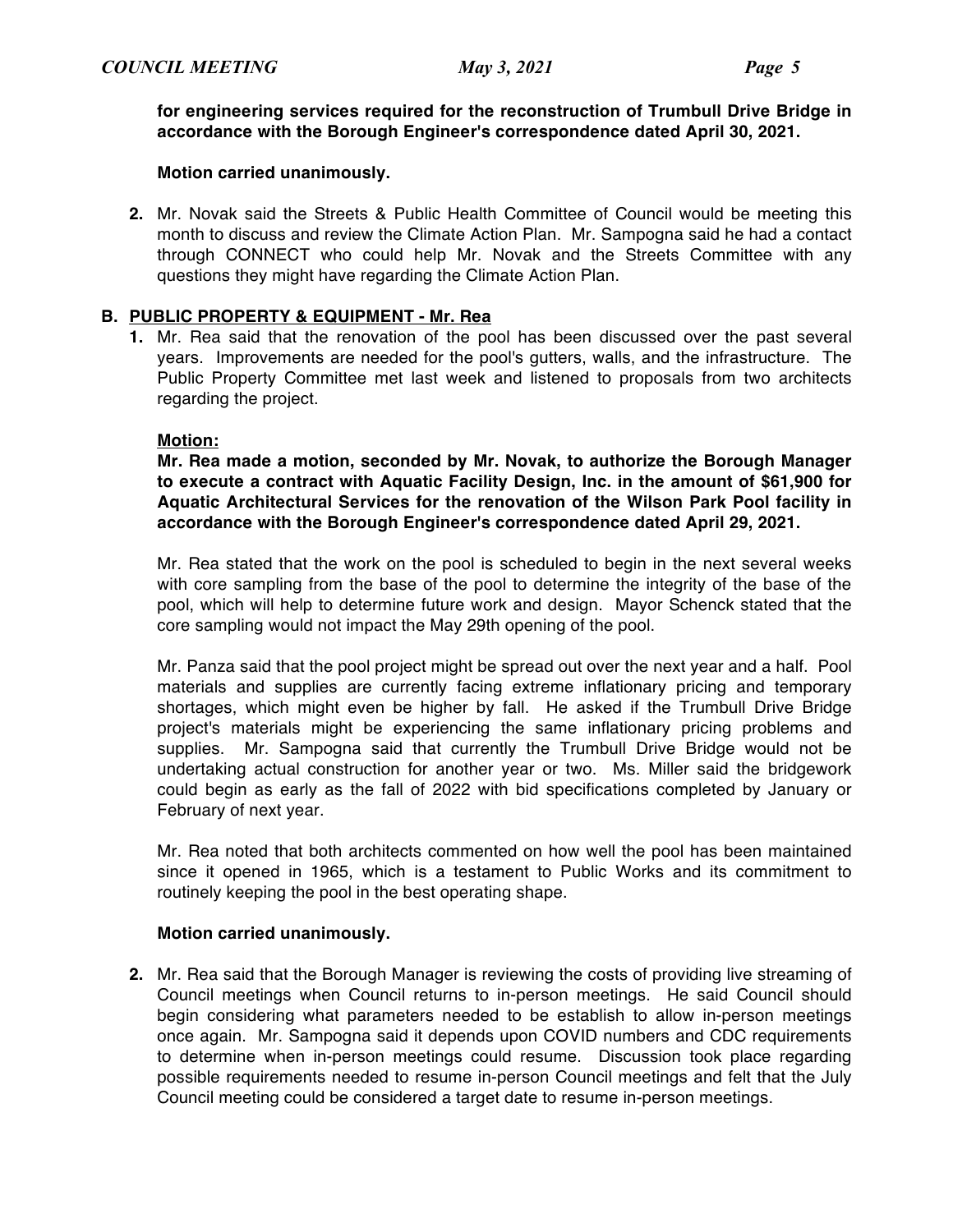- **3.** Mr. Rea said that Ms. Miller is looking into bids for drainage improvements for the Hemlock II field as well as other improvements for the fields and facilities.
- **4.** Mr. Rea congratulated the Woman's Civic Club for their Yay for May event. He said it might have been the first borough event to take place since the pandemic began a year ago.
- **5.** Mr. Sampogna said the temporary fencing around the soccer field has been removed and he asked what is happening. Mr. Rea said it has been removed and the Public Works Director has suggested installing a permanent fence around the soccer field. Mr. Sampogna said that fencing for the soccer field has been in the budget for several years and he felt Council should consider having the Borough Manager solicit bids or design for the fence. Mr. Tintori said the fence was needed to preserve the field from returning to its previous condition. Mr. Rea said he would like to wait on moving forward with the fence since there are still some easement issues that need to be addressed with the property. Mr. Sampogna said that it would be possible to solicit bids for the fence work at this time. Mr. Rea asked if fence bids were needed. Ms. Miller recommended the bids for the fence be solicited in order to get a good price. Since the fencing was already in the budget, staff has been securing proposals and pricing as well as some different fence styles. Mr. Sampogna said if this work was already underway, a motion for fencing bids would not be needed.

## **C. FINANCE - Mr. Tintori**

**1. Motion:**

**Mr. Tintori made a motion, seconded by Mr. Lindsey, to ratify the actions of the Borough Manager in paying the May 2021 invoices from the General Fund totaling \$47,708.53, Payroll Account totaling \$206,876.84, and the Educational Service Agency totaling \$3,847.51.**

**Motion carried unanimously.**

**2. Motion:**

**Mr. Tintori made a motion, seconded by Mr. Lindsey, to approve payment of the June 2021 invoices from the General Fund totaling \$492,421.91, and Capital Projects Fund totaling \$37,845.48. Mr. Tintori noted that this amount included the ALCOSAN invoice for \$324,920.38.**

**Motion carried unanimously.**

**3. Ordinance #1844**

**Setting hourly wages for certain Borough positions Motion:**

**Mr. Tintori made a motion, seconded by Mr. Lindsey, to establish hourly wages of certain Borough employment positions, effective January 1, 2021, and continuing for subsequent years unless otherwise changed by Borough Council.**

| <b>Roll Call Vote</b> |     |
|-----------------------|-----|
| Mr. Tintori           | Yes |
| Mr. Lindsey           | Yes |
| Mr. Novak             | Yes |
| Mr. Rea               | Yes |
|                       |     |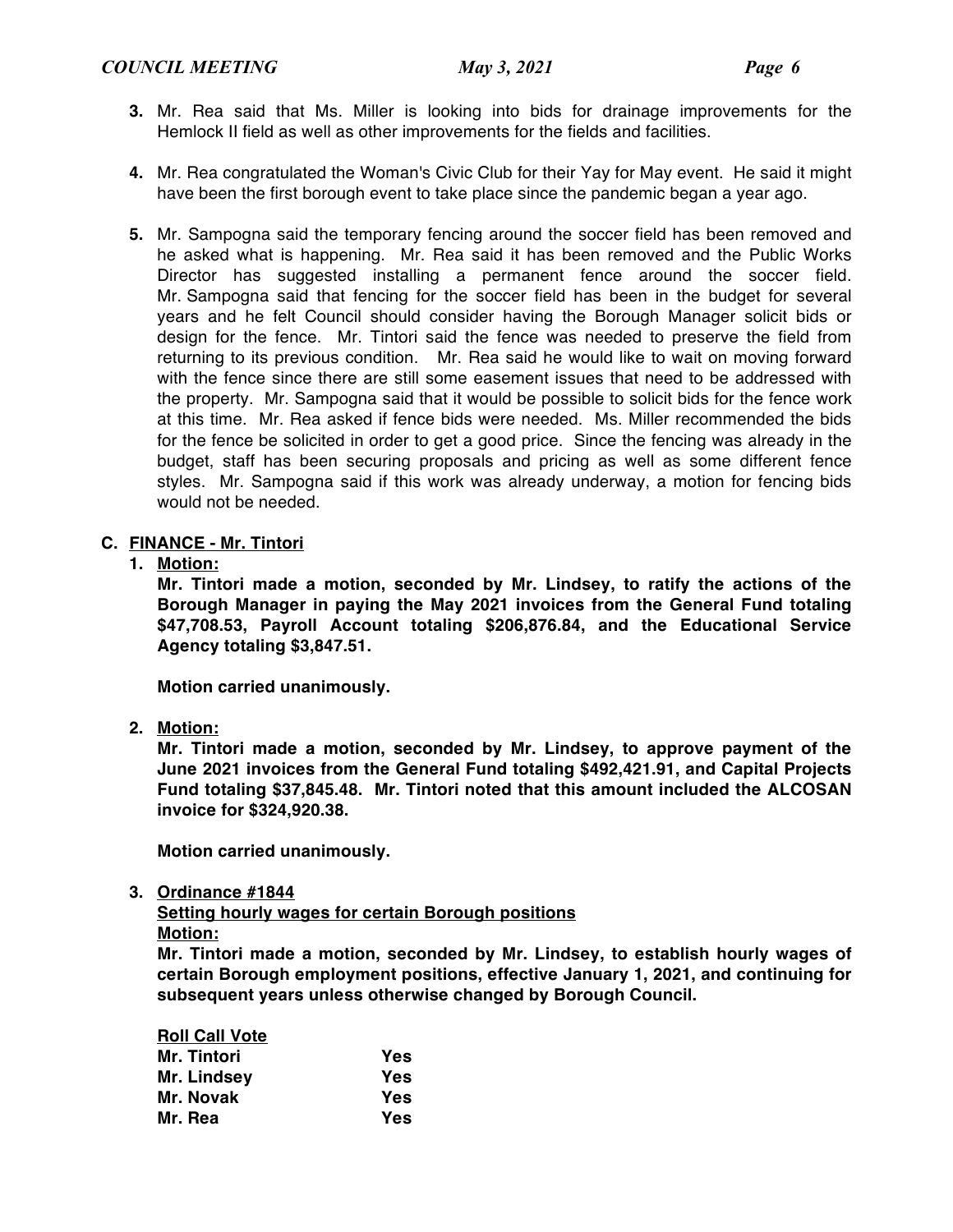| Mr. Panza     | <b>Yes</b> |
|---------------|------------|
| Mr. Lorenzini | Yes        |
| Mr. Sampogna  | Yes        |

**Motion carried unanimously.**

**4. Authorize Borough Manager to lien the 2020 unpaid real estate taxes Motion:**

**Mr. Tintori made a motion, seconded by Mr. Lindsey, to authorize the Borough Manager to lien the 2020 unpaid real estate taxes.**

**Motion carried unanimously.**

## **D. RECREATION & COMMUNITY AFFAIRS - Mr. Panza**

**1. Resolution #1280 Establish fees for Wilson Park Swimming Pool passes. Motion: Mr. Panza made a motion to establish fees for Wilson Park Swimming Pool passes.**

Mr. Panza said the fees would address Mrs. Barron's concern about visitors purchasing guest passes. Two guest passes per day could be purchased and they could enter the pool with a resident. The only non-residents at the pool would be those individuals with passes purchased by a resident.

Mr. Rea said that the borough was going to return to the 2019 pool rates. The resolution before Council indicates that a non-resident would have to purchase a pool pass every day he or she wished to come to the pool with a resident and does not consider the situation of a babysitter or nanny who might bring the kids to the pool on a regular basis over the summer. Mr. Panza felt it would keep the pool from reaching full capacity. Mr. Tintori said that the pool must still follow occupancy and social distancing restrictions, which would limit the number of people that could be in the pool area at one time. Discussion continued regarding the details of the pool pass pricing.

Mr. Rea asked that this resolution be tabled. Mr. Sampogna said that there would be occupancy restrictions on pools this summer and if a resident is unable to enter that pool because it has reached full capacity with some non-residents in attendance there will be problems. Mr. Panza asked if the Solicitor could review what the current CDC policy is regarding swimming pools and if it differs from the state mandates. Mr. Rea said that County establishes the pool regulations. Mr. Panza asked for the County's regulations regarding pools at this time. Ms. Diersen said she believed that pools could be at 75% occupancy, but she would need to verify that that was the correct information. Ms. Diersen said she would also check the state guidelines as well as the CDC guidelines. Mr. Panza said that perhaps consideration should be given to pool patrons who are vaccinated; much like it is being done at baseball and hockey games.

Ms. Miller said she had discussed this issue to several committee members and felt that the resolution before Council was a great place to start. Families do want to occasionally bring a guest and she felt that offering guest passes helped. If things change, the resolution can be revised accordingly next month. Mr. Sampogna said the wording for the non-resident guest should be revised, or it should be removed entirely so that the borough can begin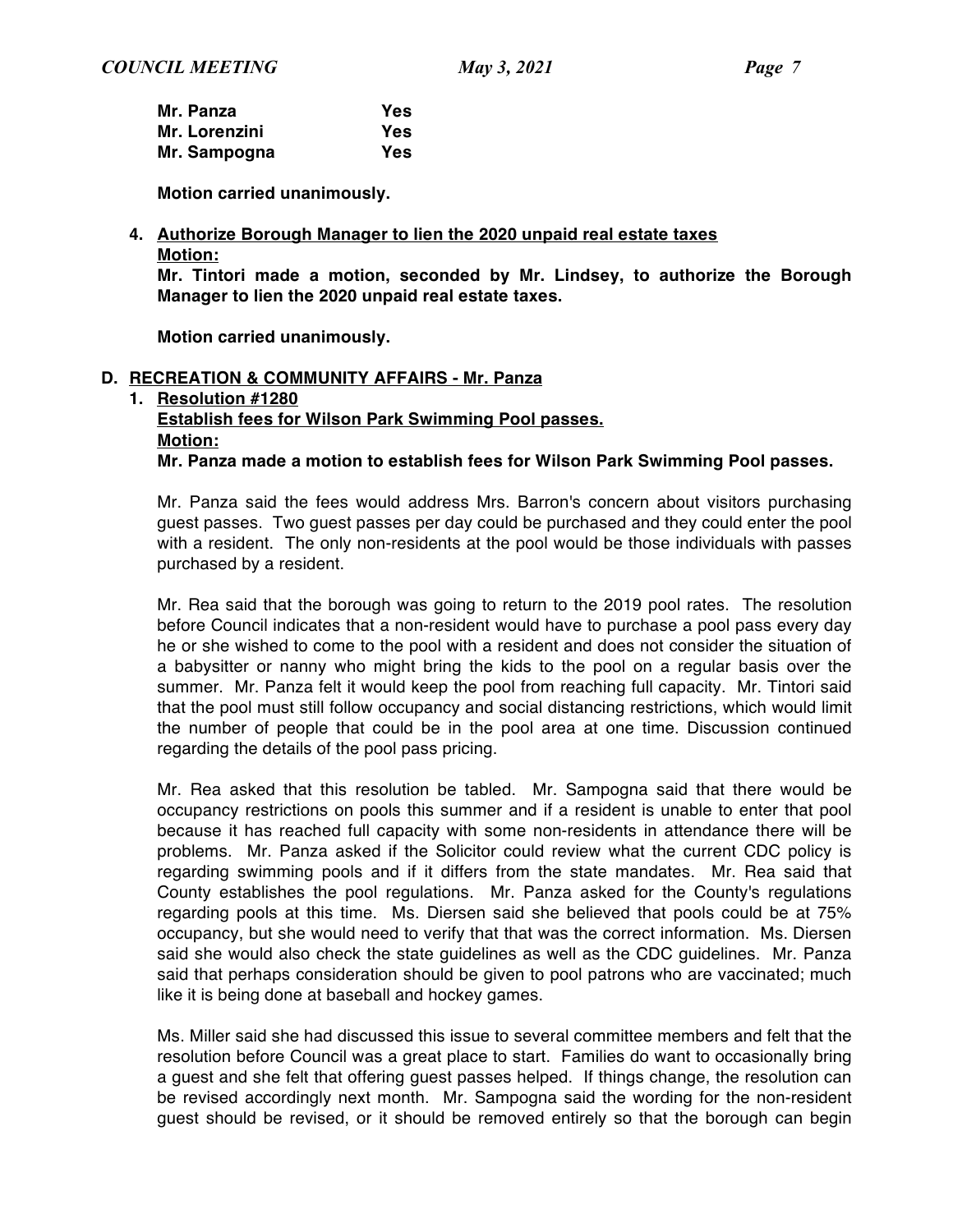selling pool passes to residents. Mr. Rea felt that the entire pricing system for the pool should be revised. Discussion continued regarding the pool pricing.

Mayor Schenck suggested that the committee revise the pool pricing and Council could meet again in two weeks to resolve the guest pass/caregiver pass issue. Mr. Rea said that the borough needs to be clarification on pool occupancy limits and consider the pricing for non-resident caregiver pool passes. Mr. Panza asked if the pool had ever reached its capacity last year when only residents were permitted. He suggested that the Recreation Committee meet sometime this week and come up with revised pricing to be approved by next Monday.

## **Amended Motion:**

**Mr. Panza amended his previous motion, seconded by Mr. Rea, to adopt Resolution #1280 establishing the fees for the Wilson Park Swimming Pool passes for the 2021 season, removing the Non-Resident Guest category from the resolution, until the next meeting of Council when an amended resolution for pool pricing can be presented.**

Mr. Tintori said that an amended resolution regarding pool pricing for non-residents and caregivers could be presented at another meeting for passage, but the current resolution would establish pricing for residents so that pool passes could begin to be sold.

| <b>Roll Call Vote</b> |                |
|-----------------------|----------------|
| Mr. Panza             | No             |
| Mr. Rea               | Yes            |
| Mr. Lorenzini         | <b>Abstain</b> |
| Mr. Novak             | Yes            |
| Mr. Lindsey           | Yes            |
| Mr. Tintori           | Yes            |
| Mr. Sampogna          | Yes            |

#### **Motion carries, 4 Ayes, 1 Nay, and 1 Abstention.**

Mr. Panza asked when the members of the Recreation Committee could meet this week. After a discussion, it was decided that the committee meet on Friday at 4:30 p.m. Mr. Tintori asked Mr. Panza to email a notice to Council to remind them about the meeting.

#### **E. PLANNING & ZONING - Mr. Lorenzini**

Mr. Lorenzini had nothing to report at this time.

#### **F. PUBLIC SAFETY - Mr. Lindsey**

- **1.** Mr. Lindsey said that all residents should have received a mailer from the Green Tree Volunteer Fire Company with their annual solicitation. He asked residents to consider making a donation.
- **2.** Mr. Lindsey reported that MRTSA hired a new Chief last week and will be starting in the near future. MRTSA will be returning to a station in the borough soon. Ms. Miller said that the station is almost complete for MRTSA personnel to return.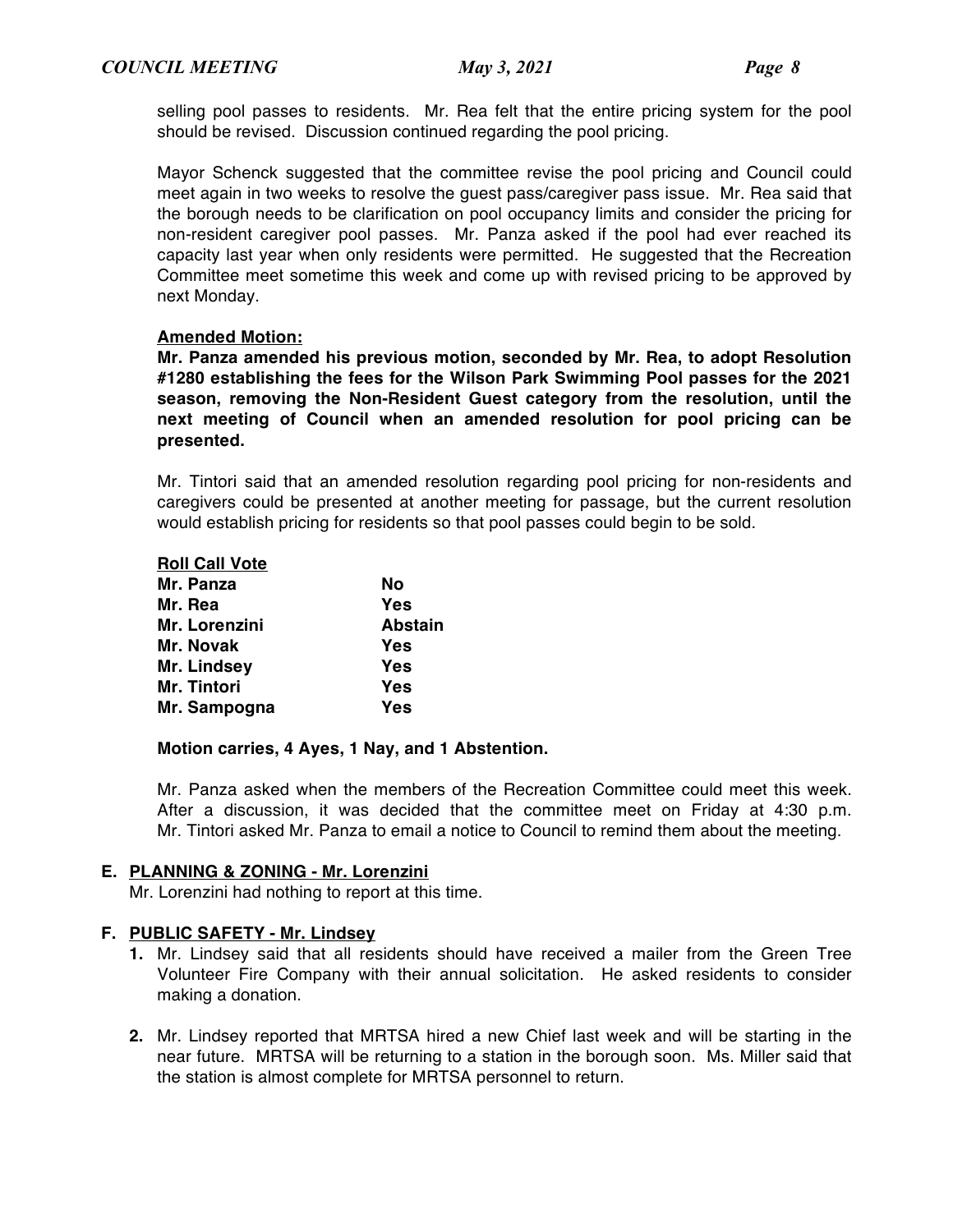**3.** Mr. Lindsey said it appears that the public safety budgets are in line for the year-to-date. A Public Safety Committee meeting will be held next week.

## **LIAISON REPORTS**

## **A. Char West COG - Mr. Novak**

Mr. Novak reported that there was a report on the Allegheny County Free Web, which is collaborative initiative to connect people with greenspace in Allegheny County. The site maps out trails, waterways, and flood zones with more than 21 non-profit and conservation organizations involved.

Also discussed at the Char West COG meeting was spring commodities through SHACOG with bids submitted by May 21st.

## **B. Library - Mr. Sampogna**

Mr. Sampogna said there are two new part-time library employees. The library's new website was launched on April 7th. He asked others to look at the website and provide feedback.

## **SOLICITOR'S REPORT - Ms. Diersen**

**A.** Ms. Diersen said she was able to confirm that pools are permitted to operate at 75% capacity according to the State Department of Health guidelines with additional pool operations falling under CDC guidelines. She said she would forward this information to the Borough Manager who can distribute it.

## **MANAGER'S REPORT - Ms. Miller**

- **A.** Ms. Miller said that the Shredding Event was being held on May 15th. It is requested that all coming to the Shredding Event wear masks, remain in your vehicle, and place the items to be shredded in the trunk or back of vehicle where volunteers will remove them.
- **B.** Ms. Miller said the fence has been removed from the Aiken Soccer Field. It was noted that a resident was using the field for golf practice. The borough is asking residents to be advised that the soccer field is not open for general use. The use of the field is by permit only.
- **C.** Ms. Miller asked residents to keep their lawns mowed and keep their yards trimmed.
- **D.** Ms. Miller is seeking additional summer Public Works employees and asked anyone who might be interested to apply. Mr. Sampogna stated that the borough usually hires five seasonal Public Works employees, but has only received one application this year so far. Applicants should be 18 years of age or older.

#### **ADJOURNMENT**

**Motion: Mr. Panza made a motion, seconded by Mr. Lindsey, to adjourn the meeting.**

**Motion carried unanimously.**

\_\_\_\_\_\_\_\_\_\_\_\_\_\_\_\_\_\_\_\_\_\_\_\_\_\_\_\_\_\_\_\_\_\_\_